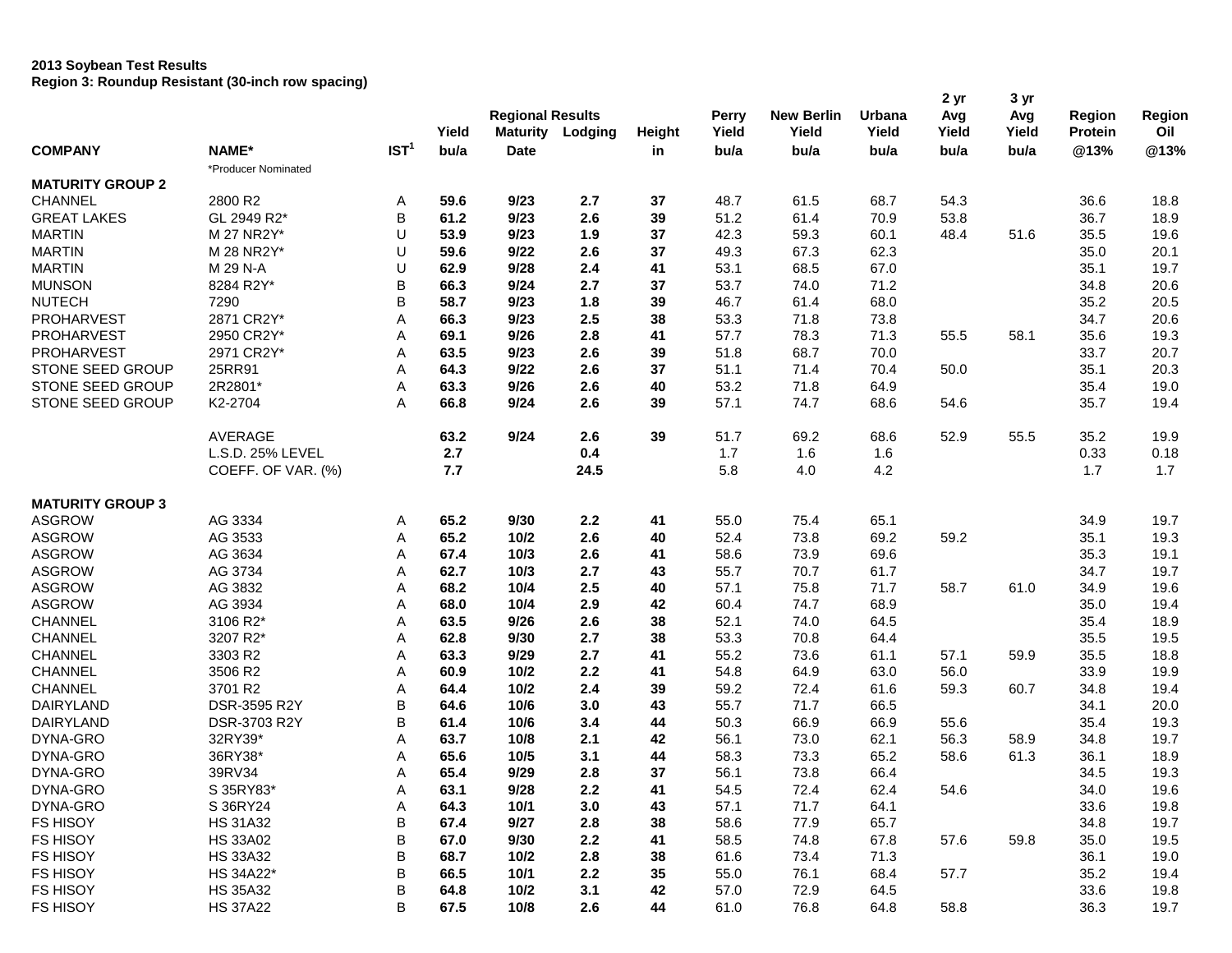| Yield<br>Yield<br>Yield<br><b>Maturity</b><br>Yield<br>Yield<br>Yield<br><b>Protein</b><br>Lodging<br>Height<br>IST <sup>1</sup><br><b>COMPANY</b><br>NAME*<br>bu/a<br>@13%<br>@13%<br><b>Date</b><br>bu/a<br>bu/a<br>bu/a<br>bu/a<br>bu/a<br>in<br>*Producer Nominated<br><b>FS HISOY</b><br><b>HS 38A22</b><br>В<br>66.7<br>10/6<br>3.6<br>39<br>59.1<br>73.0<br>67.9<br>58.9<br>34.1<br>19.8<br>В<br><b>FS HISOY</b><br><b>HS 38A32</b><br>66.4<br>10/6<br>3.2<br>43<br>57.4<br>74.0<br>67.9<br>36.5<br>18.5<br>В<br><b>FS HISOY</b><br>HS 39A22*<br>66.3<br>2.4<br>43<br>58.0<br>73.5<br>67.4<br>33.6<br>20.3<br>10/5<br>59.8<br>F<br><b>GREAT HEART</b><br>GT-362 CR2*<br>61.9<br>52.9<br>70.0<br>57.1<br>19.3<br>10/1<br>2.1<br>39<br>62.8<br>35.4<br>U<br>3.1<br>56.4<br>20.0<br><b>GREAT HEART</b><br>GT-385 CR2*<br>66.6<br>10/5<br>40<br>72.9<br>70.5<br>33.9<br>F<br>GT-390 CR2*<br>68.1<br>10/6<br>2.2<br>43<br>62.1<br>73.8<br>68.3<br>33.2<br>20.6<br><b>GREAT HEART</b><br>60.1<br>В<br><b>GREAT LAKES</b><br>GL 3229 R2*<br>67.4<br>9/27<br>2.7<br>38<br>58.3<br>76.1<br>67.7<br>34.7<br>19.7<br>В<br>GL 3429 R2*<br>66.4<br>9/30<br>2.1<br>42<br>60.0<br>75.3<br>63.9<br>57.7<br>35.2<br>19.4<br>60.4<br>В<br>GL 3609 R2*<br>67.8<br>2.9<br>39<br>56.0<br>70.9<br>57.2<br>34.9<br>19.6<br>10/5<br>76.5<br>В<br>GL 3729 R2*<br>68.2<br>2.9<br>42<br>60.5<br>66.9<br>60.9<br>33.8<br>20.3<br><b>GREAT LAKES</b><br>10/6<br>77.1<br>В<br><b>GREAT LAKES</b><br>GL 3879 R2*<br>65.6<br>3.0<br>40<br>57.0<br>70.9<br>68.9<br>61.2<br>35.7<br>19.4<br>10/4<br>59.5<br><b>GV 344</b><br>Α<br>66.4<br>3.2<br>43<br>54.2<br>76.1<br>68.8<br>19.9<br><b>GREEN VALLEY SEED</b><br>10/1<br>34.1<br>GV 363*<br><b>GREEN VALLEY SEED</b><br>61.6<br>2.9<br>42<br>54.1<br>70.2<br>60.4<br>56.1<br>19.4<br>A<br>10/1<br>35.0<br><b>GREEN VALLEY SEED</b><br>GV 374<br>Α<br>63.4<br>54.4<br>72.3<br>63.6<br>20.3<br>10/5<br>3.1<br>43<br>33.5<br>GV 383*<br>65.7<br>2.5<br>58.4<br>71.0<br>67.9<br>59.3<br>19.6<br><b>GREEN VALLEY SEED</b><br>Α<br>10/4<br>43<br>34.7<br><b>GREEN VALLEY SEED</b><br>GV 393*<br>62.5<br>10/6<br>2.7<br>42<br>55.8<br>68.4<br>63.2<br>55.4<br>19.1<br>Α<br>34.6<br><b>GREEN VALLEY SEED</b><br>GV 394<br>Α<br>63.9<br>3.0<br>42<br>54.8<br>75.0<br>62.0<br>33.6<br>20.5<br>10/6<br>LEWIS<br>351 R2<br>63.1<br>9/30<br>2.3<br>40<br>50.9<br>73.4<br>65.0<br>34.8<br>19.6<br>Α<br>55.3<br>58.6<br>374 R2*<br>LEWIS<br>Α<br>66.5<br>2.9<br>44<br>58.0<br>73.6<br>67.8<br>19.6<br>10/3<br>35.3<br>LEWIS<br>381 R2*<br>2.8<br>54.8<br>64.5<br>19.6<br>Α<br>63.6<br>10/5<br>40<br>71.6<br>57.1<br>59.5<br>34.9<br>LEWIS<br>392 R2*<br>65.6<br>2.6<br>59.6<br>74.4<br>62.7<br>59.2<br>60.3<br>19.1<br>Α<br>10/4<br>41<br>34.5<br>LEWIS<br>394 R2<br>Α<br>66.5<br>3.1<br>43<br>56.0<br>71.5<br>72.1<br>18.5<br>10/4<br>36.6<br>U<br><b>MARTIN</b><br>M 31-A<br>65.8<br>9/27<br>2.6<br>39<br>59.3<br>77.6<br>60.5<br>19.7<br>34.7<br>U<br><b>MARTIN</b><br>M 35-A<br>2.9<br>57.0<br>67.4<br>20.2<br>64.2<br>10/4<br>41<br>68.1<br>33.9<br>U<br><b>MARTIN</b><br>M 36 NR2Y*<br>3.5<br>51.6<br>67.0<br>19.9<br>62.1<br>10/6<br>43<br>67.6<br>54.7<br>57.6<br>34.0<br>В<br><b>MARTIN</b><br>M 36-A<br>56.3<br>9/27<br>2.0<br>38<br>46.1<br>59.9<br>63.0<br>36.1<br>19.4<br>U<br><b>MARTIN</b><br><b>M 38 NRR</b><br>66.6<br>10/5<br>2.5<br>40<br>58.2<br>71.6<br>70.0<br>20.0<br>57.9<br>59.9<br>34.2<br><b>MARTIN</b><br>U<br>M 435 NRR*<br>61.6<br>10/4<br>2.9<br>41<br>48.9<br>68.7<br>67.2<br>50.7<br>36.5<br>18.5<br><b>MERSCHMAN</b><br>ARTHUR 1431RR2<br>65.8<br>9/26<br>2.6<br>39<br>59.0<br>74.9<br>63.5<br>19.7<br>Α<br>34.6<br><b>MERSCHMAN</b><br>COOLIDGE 1234RR2Y<br>65.6<br>9/30<br>2.2<br>57.7<br>73.3<br>65.7<br>59.2<br>19.4<br>Α<br>41<br>56.7<br>34.9<br><b>MERSCHMAN</b><br>EXP 28P39RR<br>U<br>65.6<br>2.6<br>54.6<br>73.7<br>68.4<br>20.3<br>10/3<br>44<br>33.9<br>2.7<br><b>MERSCHMAN</b><br>GARFIELD 1439RR2<br>Α<br>67.3<br>10/5<br>42<br>60.6<br>72.5<br>68.8<br>20.4<br>33.8<br><b>MERSCHMAN</b><br>HOOVER 1433RR2<br>67.4<br>2.9<br>59.7<br>73.8<br>68.8<br>19.3<br>A<br>10/2<br>41<br>35.8<br><b>MERSCHMAN</b><br>KENNEDY 1436RR2<br>56.2<br>63.6<br>20.2<br>Α<br>63.8<br>10/4<br>3.0<br>43<br>71.6<br>33.9<br><b>MERSCHMAN</b><br>56.2<br>63.1<br>19.6<br>ROOSEVELT 1435RR2<br>63.6<br>10/1<br>3.3<br>41<br>71.3<br>34.0<br>Α<br><b>MERSCHMAN</b><br>WASHINGTON 1438RR2<br>66.1<br>10/5<br>3.0<br>56.1<br>73.8<br>68.3<br>18.7<br>41<br>36.0<br>A<br><b>MUNSON</b><br>8304 R2Y<br>В<br>59.5<br>9/29<br>$2.4\,$<br>40<br>50.2<br>66.9<br>61.5<br>35.1<br>19.7<br>B<br><b>MUNSON</b><br>8324 R2Y*<br>9/27<br>66.1<br>67.9<br>2.8<br>39<br>59.2<br>34.6<br>19.6<br>78.4<br><b>MUNSON</b><br>В<br>8343 R2Y*<br>52.8<br>34.5<br>19.5<br>64.6<br>9/29<br>3.1<br>40<br>73.5<br>67.4<br>56.0<br>В<br><b>MUNSON</b><br>8364 R2Y*<br>66.0<br>10/4<br>3.0<br>43<br>55.1<br>72.1<br>70.7<br>34.2<br>20.1<br>В<br><b>MYCOGEN</b><br>2.2<br>57.7<br>72.9<br>63.0<br>19.3<br>5N342 R2<br>64.5<br>9/30<br>41<br>56.6<br>59.4<br>35.2<br><b>MYCOGEN</b><br>В<br>5N360 R2<br>64.3<br>10/2<br>2.7<br>43<br>54.5<br>73.4<br>64.9<br>59.3<br>57.5<br>36.1<br>18.8<br><b>NUTECH</b><br>В<br>65.2<br>9/28<br>2.8<br>43<br>52.2<br>70.7<br>7310<br>72.7<br>51.1<br>35.5<br>20.1<br><b>NUTECH</b><br>2.5<br>7334<br>B<br>64.1<br>9/28<br>41<br>54.7<br>70.2<br>67.5<br>57.3<br>35.4<br>20.2 |                    |  | <b>Regional Results</b> |  | Perry | <b>New Berlin</b> | Urbana | 2 yr<br>Avg | 3 yr<br>Avg | <b>Region</b> | Region |
|-----------------------------------------------------------------------------------------------------------------------------------------------------------------------------------------------------------------------------------------------------------------------------------------------------------------------------------------------------------------------------------------------------------------------------------------------------------------------------------------------------------------------------------------------------------------------------------------------------------------------------------------------------------------------------------------------------------------------------------------------------------------------------------------------------------------------------------------------------------------------------------------------------------------------------------------------------------------------------------------------------------------------------------------------------------------------------------------------------------------------------------------------------------------------------------------------------------------------------------------------------------------------------------------------------------------------------------------------------------------------------------------------------------------------------------------------------------------------------------------------------------------------------------------------------------------------------------------------------------------------------------------------------------------------------------------------------------------------------------------------------------------------------------------------------------------------------------------------------------------------------------------------------------------------------------------------------------------------------------------------------------------------------------------------------------------------------------------------------------------------------------------------------------------------------------------------------------------------------------------------------------------------------------------------------------------------------------------------------------------------------------------------------------------------------------------------------------------------------------------------------------------------------------------------------------------------------------------------------------------------------------------------------------------------------------------------------------------------------------------------------------------------------------------------------------------------------------------------------------------------------------------------------------------------------------------------------------------------------------------------------------------------------------------------------------------------------------------------------------------------------------------------------------------------------------------------------------------------------------------------------------------------------------------------------------------------------------------------------------------------------------------------------------------------------------------------------------------------------------------------------------------------------------------------------------------------------------------------------------------------------------------------------------------------------------------------------------------------------------------------------------------------------------------------------------------------------------------------------------------------------------------------------------------------------------------------------------------------------------------------------------------------------------------------------------------------------------------------------------------------------------------------------------------------------------------------------------------------------------------------------------------------------------------------------------------------------------------------------------------------------------------------------------------------------------------------------------------------------------------------------------------------------------------------------------------------------------------------------------------------------------------------------------------------------------------------------------------------------------------------------------------------------------------------------------------------------------------------------------------------------------------------------------------------------------------------------------------------------------------------------------------------------------------------------------------------------------------------------------------------------------------------------------------------------------------------------------------------------------------------------------------------------------------------------------------------------------------------------------------------------------------------------------------------|--------------------|--|-------------------------|--|-------|-------------------|--------|-------------|-------------|---------------|--------|
|                                                                                                                                                                                                                                                                                                                                                                                                                                                                                                                                                                                                                                                                                                                                                                                                                                                                                                                                                                                                                                                                                                                                                                                                                                                                                                                                                                                                                                                                                                                                                                                                                                                                                                                                                                                                                                                                                                                                                                                                                                                                                                                                                                                                                                                                                                                                                                                                                                                                                                                                                                                                                                                                                                                                                                                                                                                                                                                                                                                                                                                                                                                                                                                                                                                                                                                                                                                                                                                                                                                                                                                                                                                                                                                                                                                                                                                                                                                                                                                                                                                                                                                                                                                                                                                                                                                                                                                                                                                                                                                                                                                                                                                                                                                                                                                                                                                                                                                                                                                                                                                                                                                                                                                                                                                                                                                                                                                                                       |                    |  |                         |  |       |                   |        |             |             |               | Oil    |
|                                                                                                                                                                                                                                                                                                                                                                                                                                                                                                                                                                                                                                                                                                                                                                                                                                                                                                                                                                                                                                                                                                                                                                                                                                                                                                                                                                                                                                                                                                                                                                                                                                                                                                                                                                                                                                                                                                                                                                                                                                                                                                                                                                                                                                                                                                                                                                                                                                                                                                                                                                                                                                                                                                                                                                                                                                                                                                                                                                                                                                                                                                                                                                                                                                                                                                                                                                                                                                                                                                                                                                                                                                                                                                                                                                                                                                                                                                                                                                                                                                                                                                                                                                                                                                                                                                                                                                                                                                                                                                                                                                                                                                                                                                                                                                                                                                                                                                                                                                                                                                                                                                                                                                                                                                                                                                                                                                                                                       |                    |  |                         |  |       |                   |        |             |             |               |        |
|                                                                                                                                                                                                                                                                                                                                                                                                                                                                                                                                                                                                                                                                                                                                                                                                                                                                                                                                                                                                                                                                                                                                                                                                                                                                                                                                                                                                                                                                                                                                                                                                                                                                                                                                                                                                                                                                                                                                                                                                                                                                                                                                                                                                                                                                                                                                                                                                                                                                                                                                                                                                                                                                                                                                                                                                                                                                                                                                                                                                                                                                                                                                                                                                                                                                                                                                                                                                                                                                                                                                                                                                                                                                                                                                                                                                                                                                                                                                                                                                                                                                                                                                                                                                                                                                                                                                                                                                                                                                                                                                                                                                                                                                                                                                                                                                                                                                                                                                                                                                                                                                                                                                                                                                                                                                                                                                                                                                                       |                    |  |                         |  |       |                   |        |             |             |               |        |
|                                                                                                                                                                                                                                                                                                                                                                                                                                                                                                                                                                                                                                                                                                                                                                                                                                                                                                                                                                                                                                                                                                                                                                                                                                                                                                                                                                                                                                                                                                                                                                                                                                                                                                                                                                                                                                                                                                                                                                                                                                                                                                                                                                                                                                                                                                                                                                                                                                                                                                                                                                                                                                                                                                                                                                                                                                                                                                                                                                                                                                                                                                                                                                                                                                                                                                                                                                                                                                                                                                                                                                                                                                                                                                                                                                                                                                                                                                                                                                                                                                                                                                                                                                                                                                                                                                                                                                                                                                                                                                                                                                                                                                                                                                                                                                                                                                                                                                                                                                                                                                                                                                                                                                                                                                                                                                                                                                                                                       |                    |  |                         |  |       |                   |        |             |             |               |        |
|                                                                                                                                                                                                                                                                                                                                                                                                                                                                                                                                                                                                                                                                                                                                                                                                                                                                                                                                                                                                                                                                                                                                                                                                                                                                                                                                                                                                                                                                                                                                                                                                                                                                                                                                                                                                                                                                                                                                                                                                                                                                                                                                                                                                                                                                                                                                                                                                                                                                                                                                                                                                                                                                                                                                                                                                                                                                                                                                                                                                                                                                                                                                                                                                                                                                                                                                                                                                                                                                                                                                                                                                                                                                                                                                                                                                                                                                                                                                                                                                                                                                                                                                                                                                                                                                                                                                                                                                                                                                                                                                                                                                                                                                                                                                                                                                                                                                                                                                                                                                                                                                                                                                                                                                                                                                                                                                                                                                                       |                    |  |                         |  |       |                   |        |             |             |               |        |
|                                                                                                                                                                                                                                                                                                                                                                                                                                                                                                                                                                                                                                                                                                                                                                                                                                                                                                                                                                                                                                                                                                                                                                                                                                                                                                                                                                                                                                                                                                                                                                                                                                                                                                                                                                                                                                                                                                                                                                                                                                                                                                                                                                                                                                                                                                                                                                                                                                                                                                                                                                                                                                                                                                                                                                                                                                                                                                                                                                                                                                                                                                                                                                                                                                                                                                                                                                                                                                                                                                                                                                                                                                                                                                                                                                                                                                                                                                                                                                                                                                                                                                                                                                                                                                                                                                                                                                                                                                                                                                                                                                                                                                                                                                                                                                                                                                                                                                                                                                                                                                                                                                                                                                                                                                                                                                                                                                                                                       |                    |  |                         |  |       |                   |        |             |             |               |        |
|                                                                                                                                                                                                                                                                                                                                                                                                                                                                                                                                                                                                                                                                                                                                                                                                                                                                                                                                                                                                                                                                                                                                                                                                                                                                                                                                                                                                                                                                                                                                                                                                                                                                                                                                                                                                                                                                                                                                                                                                                                                                                                                                                                                                                                                                                                                                                                                                                                                                                                                                                                                                                                                                                                                                                                                                                                                                                                                                                                                                                                                                                                                                                                                                                                                                                                                                                                                                                                                                                                                                                                                                                                                                                                                                                                                                                                                                                                                                                                                                                                                                                                                                                                                                                                                                                                                                                                                                                                                                                                                                                                                                                                                                                                                                                                                                                                                                                                                                                                                                                                                                                                                                                                                                                                                                                                                                                                                                                       |                    |  |                         |  |       |                   |        |             |             |               |        |
|                                                                                                                                                                                                                                                                                                                                                                                                                                                                                                                                                                                                                                                                                                                                                                                                                                                                                                                                                                                                                                                                                                                                                                                                                                                                                                                                                                                                                                                                                                                                                                                                                                                                                                                                                                                                                                                                                                                                                                                                                                                                                                                                                                                                                                                                                                                                                                                                                                                                                                                                                                                                                                                                                                                                                                                                                                                                                                                                                                                                                                                                                                                                                                                                                                                                                                                                                                                                                                                                                                                                                                                                                                                                                                                                                                                                                                                                                                                                                                                                                                                                                                                                                                                                                                                                                                                                                                                                                                                                                                                                                                                                                                                                                                                                                                                                                                                                                                                                                                                                                                                                                                                                                                                                                                                                                                                                                                                                                       |                    |  |                         |  |       |                   |        |             |             |               |        |
|                                                                                                                                                                                                                                                                                                                                                                                                                                                                                                                                                                                                                                                                                                                                                                                                                                                                                                                                                                                                                                                                                                                                                                                                                                                                                                                                                                                                                                                                                                                                                                                                                                                                                                                                                                                                                                                                                                                                                                                                                                                                                                                                                                                                                                                                                                                                                                                                                                                                                                                                                                                                                                                                                                                                                                                                                                                                                                                                                                                                                                                                                                                                                                                                                                                                                                                                                                                                                                                                                                                                                                                                                                                                                                                                                                                                                                                                                                                                                                                                                                                                                                                                                                                                                                                                                                                                                                                                                                                                                                                                                                                                                                                                                                                                                                                                                                                                                                                                                                                                                                                                                                                                                                                                                                                                                                                                                                                                                       |                    |  |                         |  |       |                   |        |             |             |               |        |
|                                                                                                                                                                                                                                                                                                                                                                                                                                                                                                                                                                                                                                                                                                                                                                                                                                                                                                                                                                                                                                                                                                                                                                                                                                                                                                                                                                                                                                                                                                                                                                                                                                                                                                                                                                                                                                                                                                                                                                                                                                                                                                                                                                                                                                                                                                                                                                                                                                                                                                                                                                                                                                                                                                                                                                                                                                                                                                                                                                                                                                                                                                                                                                                                                                                                                                                                                                                                                                                                                                                                                                                                                                                                                                                                                                                                                                                                                                                                                                                                                                                                                                                                                                                                                                                                                                                                                                                                                                                                                                                                                                                                                                                                                                                                                                                                                                                                                                                                                                                                                                                                                                                                                                                                                                                                                                                                                                                                                       |                    |  |                         |  |       |                   |        |             |             |               |        |
|                                                                                                                                                                                                                                                                                                                                                                                                                                                                                                                                                                                                                                                                                                                                                                                                                                                                                                                                                                                                                                                                                                                                                                                                                                                                                                                                                                                                                                                                                                                                                                                                                                                                                                                                                                                                                                                                                                                                                                                                                                                                                                                                                                                                                                                                                                                                                                                                                                                                                                                                                                                                                                                                                                                                                                                                                                                                                                                                                                                                                                                                                                                                                                                                                                                                                                                                                                                                                                                                                                                                                                                                                                                                                                                                                                                                                                                                                                                                                                                                                                                                                                                                                                                                                                                                                                                                                                                                                                                                                                                                                                                                                                                                                                                                                                                                                                                                                                                                                                                                                                                                                                                                                                                                                                                                                                                                                                                                                       | <b>GREAT LAKES</b> |  |                         |  |       |                   |        |             |             |               |        |
|                                                                                                                                                                                                                                                                                                                                                                                                                                                                                                                                                                                                                                                                                                                                                                                                                                                                                                                                                                                                                                                                                                                                                                                                                                                                                                                                                                                                                                                                                                                                                                                                                                                                                                                                                                                                                                                                                                                                                                                                                                                                                                                                                                                                                                                                                                                                                                                                                                                                                                                                                                                                                                                                                                                                                                                                                                                                                                                                                                                                                                                                                                                                                                                                                                                                                                                                                                                                                                                                                                                                                                                                                                                                                                                                                                                                                                                                                                                                                                                                                                                                                                                                                                                                                                                                                                                                                                                                                                                                                                                                                                                                                                                                                                                                                                                                                                                                                                                                                                                                                                                                                                                                                                                                                                                                                                                                                                                                                       | <b>GREAT LAKES</b> |  |                         |  |       |                   |        |             |             |               |        |
|                                                                                                                                                                                                                                                                                                                                                                                                                                                                                                                                                                                                                                                                                                                                                                                                                                                                                                                                                                                                                                                                                                                                                                                                                                                                                                                                                                                                                                                                                                                                                                                                                                                                                                                                                                                                                                                                                                                                                                                                                                                                                                                                                                                                                                                                                                                                                                                                                                                                                                                                                                                                                                                                                                                                                                                                                                                                                                                                                                                                                                                                                                                                                                                                                                                                                                                                                                                                                                                                                                                                                                                                                                                                                                                                                                                                                                                                                                                                                                                                                                                                                                                                                                                                                                                                                                                                                                                                                                                                                                                                                                                                                                                                                                                                                                                                                                                                                                                                                                                                                                                                                                                                                                                                                                                                                                                                                                                                                       |                    |  |                         |  |       |                   |        |             |             |               |        |
|                                                                                                                                                                                                                                                                                                                                                                                                                                                                                                                                                                                                                                                                                                                                                                                                                                                                                                                                                                                                                                                                                                                                                                                                                                                                                                                                                                                                                                                                                                                                                                                                                                                                                                                                                                                                                                                                                                                                                                                                                                                                                                                                                                                                                                                                                                                                                                                                                                                                                                                                                                                                                                                                                                                                                                                                                                                                                                                                                                                                                                                                                                                                                                                                                                                                                                                                                                                                                                                                                                                                                                                                                                                                                                                                                                                                                                                                                                                                                                                                                                                                                                                                                                                                                                                                                                                                                                                                                                                                                                                                                                                                                                                                                                                                                                                                                                                                                                                                                                                                                                                                                                                                                                                                                                                                                                                                                                                                                       |                    |  |                         |  |       |                   |        |             |             |               |        |
|                                                                                                                                                                                                                                                                                                                                                                                                                                                                                                                                                                                                                                                                                                                                                                                                                                                                                                                                                                                                                                                                                                                                                                                                                                                                                                                                                                                                                                                                                                                                                                                                                                                                                                                                                                                                                                                                                                                                                                                                                                                                                                                                                                                                                                                                                                                                                                                                                                                                                                                                                                                                                                                                                                                                                                                                                                                                                                                                                                                                                                                                                                                                                                                                                                                                                                                                                                                                                                                                                                                                                                                                                                                                                                                                                                                                                                                                                                                                                                                                                                                                                                                                                                                                                                                                                                                                                                                                                                                                                                                                                                                                                                                                                                                                                                                                                                                                                                                                                                                                                                                                                                                                                                                                                                                                                                                                                                                                                       |                    |  |                         |  |       |                   |        |             |             |               |        |
|                                                                                                                                                                                                                                                                                                                                                                                                                                                                                                                                                                                                                                                                                                                                                                                                                                                                                                                                                                                                                                                                                                                                                                                                                                                                                                                                                                                                                                                                                                                                                                                                                                                                                                                                                                                                                                                                                                                                                                                                                                                                                                                                                                                                                                                                                                                                                                                                                                                                                                                                                                                                                                                                                                                                                                                                                                                                                                                                                                                                                                                                                                                                                                                                                                                                                                                                                                                                                                                                                                                                                                                                                                                                                                                                                                                                                                                                                                                                                                                                                                                                                                                                                                                                                                                                                                                                                                                                                                                                                                                                                                                                                                                                                                                                                                                                                                                                                                                                                                                                                                                                                                                                                                                                                                                                                                                                                                                                                       |                    |  |                         |  |       |                   |        |             |             |               |        |
|                                                                                                                                                                                                                                                                                                                                                                                                                                                                                                                                                                                                                                                                                                                                                                                                                                                                                                                                                                                                                                                                                                                                                                                                                                                                                                                                                                                                                                                                                                                                                                                                                                                                                                                                                                                                                                                                                                                                                                                                                                                                                                                                                                                                                                                                                                                                                                                                                                                                                                                                                                                                                                                                                                                                                                                                                                                                                                                                                                                                                                                                                                                                                                                                                                                                                                                                                                                                                                                                                                                                                                                                                                                                                                                                                                                                                                                                                                                                                                                                                                                                                                                                                                                                                                                                                                                                                                                                                                                                                                                                                                                                                                                                                                                                                                                                                                                                                                                                                                                                                                                                                                                                                                                                                                                                                                                                                                                                                       |                    |  |                         |  |       |                   |        |             |             |               |        |
|                                                                                                                                                                                                                                                                                                                                                                                                                                                                                                                                                                                                                                                                                                                                                                                                                                                                                                                                                                                                                                                                                                                                                                                                                                                                                                                                                                                                                                                                                                                                                                                                                                                                                                                                                                                                                                                                                                                                                                                                                                                                                                                                                                                                                                                                                                                                                                                                                                                                                                                                                                                                                                                                                                                                                                                                                                                                                                                                                                                                                                                                                                                                                                                                                                                                                                                                                                                                                                                                                                                                                                                                                                                                                                                                                                                                                                                                                                                                                                                                                                                                                                                                                                                                                                                                                                                                                                                                                                                                                                                                                                                                                                                                                                                                                                                                                                                                                                                                                                                                                                                                                                                                                                                                                                                                                                                                                                                                                       |                    |  |                         |  |       |                   |        |             |             |               |        |
|                                                                                                                                                                                                                                                                                                                                                                                                                                                                                                                                                                                                                                                                                                                                                                                                                                                                                                                                                                                                                                                                                                                                                                                                                                                                                                                                                                                                                                                                                                                                                                                                                                                                                                                                                                                                                                                                                                                                                                                                                                                                                                                                                                                                                                                                                                                                                                                                                                                                                                                                                                                                                                                                                                                                                                                                                                                                                                                                                                                                                                                                                                                                                                                                                                                                                                                                                                                                                                                                                                                                                                                                                                                                                                                                                                                                                                                                                                                                                                                                                                                                                                                                                                                                                                                                                                                                                                                                                                                                                                                                                                                                                                                                                                                                                                                                                                                                                                                                                                                                                                                                                                                                                                                                                                                                                                                                                                                                                       |                    |  |                         |  |       |                   |        |             |             |               |        |
|                                                                                                                                                                                                                                                                                                                                                                                                                                                                                                                                                                                                                                                                                                                                                                                                                                                                                                                                                                                                                                                                                                                                                                                                                                                                                                                                                                                                                                                                                                                                                                                                                                                                                                                                                                                                                                                                                                                                                                                                                                                                                                                                                                                                                                                                                                                                                                                                                                                                                                                                                                                                                                                                                                                                                                                                                                                                                                                                                                                                                                                                                                                                                                                                                                                                                                                                                                                                                                                                                                                                                                                                                                                                                                                                                                                                                                                                                                                                                                                                                                                                                                                                                                                                                                                                                                                                                                                                                                                                                                                                                                                                                                                                                                                                                                                                                                                                                                                                                                                                                                                                                                                                                                                                                                                                                                                                                                                                                       |                    |  |                         |  |       |                   |        |             |             |               |        |
|                                                                                                                                                                                                                                                                                                                                                                                                                                                                                                                                                                                                                                                                                                                                                                                                                                                                                                                                                                                                                                                                                                                                                                                                                                                                                                                                                                                                                                                                                                                                                                                                                                                                                                                                                                                                                                                                                                                                                                                                                                                                                                                                                                                                                                                                                                                                                                                                                                                                                                                                                                                                                                                                                                                                                                                                                                                                                                                                                                                                                                                                                                                                                                                                                                                                                                                                                                                                                                                                                                                                                                                                                                                                                                                                                                                                                                                                                                                                                                                                                                                                                                                                                                                                                                                                                                                                                                                                                                                                                                                                                                                                                                                                                                                                                                                                                                                                                                                                                                                                                                                                                                                                                                                                                                                                                                                                                                                                                       |                    |  |                         |  |       |                   |        |             |             |               |        |
|                                                                                                                                                                                                                                                                                                                                                                                                                                                                                                                                                                                                                                                                                                                                                                                                                                                                                                                                                                                                                                                                                                                                                                                                                                                                                                                                                                                                                                                                                                                                                                                                                                                                                                                                                                                                                                                                                                                                                                                                                                                                                                                                                                                                                                                                                                                                                                                                                                                                                                                                                                                                                                                                                                                                                                                                                                                                                                                                                                                                                                                                                                                                                                                                                                                                                                                                                                                                                                                                                                                                                                                                                                                                                                                                                                                                                                                                                                                                                                                                                                                                                                                                                                                                                                                                                                                                                                                                                                                                                                                                                                                                                                                                                                                                                                                                                                                                                                                                                                                                                                                                                                                                                                                                                                                                                                                                                                                                                       |                    |  |                         |  |       |                   |        |             |             |               |        |
|                                                                                                                                                                                                                                                                                                                                                                                                                                                                                                                                                                                                                                                                                                                                                                                                                                                                                                                                                                                                                                                                                                                                                                                                                                                                                                                                                                                                                                                                                                                                                                                                                                                                                                                                                                                                                                                                                                                                                                                                                                                                                                                                                                                                                                                                                                                                                                                                                                                                                                                                                                                                                                                                                                                                                                                                                                                                                                                                                                                                                                                                                                                                                                                                                                                                                                                                                                                                                                                                                                                                                                                                                                                                                                                                                                                                                                                                                                                                                                                                                                                                                                                                                                                                                                                                                                                                                                                                                                                                                                                                                                                                                                                                                                                                                                                                                                                                                                                                                                                                                                                                                                                                                                                                                                                                                                                                                                                                                       |                    |  |                         |  |       |                   |        |             |             |               |        |
|                                                                                                                                                                                                                                                                                                                                                                                                                                                                                                                                                                                                                                                                                                                                                                                                                                                                                                                                                                                                                                                                                                                                                                                                                                                                                                                                                                                                                                                                                                                                                                                                                                                                                                                                                                                                                                                                                                                                                                                                                                                                                                                                                                                                                                                                                                                                                                                                                                                                                                                                                                                                                                                                                                                                                                                                                                                                                                                                                                                                                                                                                                                                                                                                                                                                                                                                                                                                                                                                                                                                                                                                                                                                                                                                                                                                                                                                                                                                                                                                                                                                                                                                                                                                                                                                                                                                                                                                                                                                                                                                                                                                                                                                                                                                                                                                                                                                                                                                                                                                                                                                                                                                                                                                                                                                                                                                                                                                                       |                    |  |                         |  |       |                   |        |             |             |               |        |
|                                                                                                                                                                                                                                                                                                                                                                                                                                                                                                                                                                                                                                                                                                                                                                                                                                                                                                                                                                                                                                                                                                                                                                                                                                                                                                                                                                                                                                                                                                                                                                                                                                                                                                                                                                                                                                                                                                                                                                                                                                                                                                                                                                                                                                                                                                                                                                                                                                                                                                                                                                                                                                                                                                                                                                                                                                                                                                                                                                                                                                                                                                                                                                                                                                                                                                                                                                                                                                                                                                                                                                                                                                                                                                                                                                                                                                                                                                                                                                                                                                                                                                                                                                                                                                                                                                                                                                                                                                                                                                                                                                                                                                                                                                                                                                                                                                                                                                                                                                                                                                                                                                                                                                                                                                                                                                                                                                                                                       |                    |  |                         |  |       |                   |        |             |             |               |        |
|                                                                                                                                                                                                                                                                                                                                                                                                                                                                                                                                                                                                                                                                                                                                                                                                                                                                                                                                                                                                                                                                                                                                                                                                                                                                                                                                                                                                                                                                                                                                                                                                                                                                                                                                                                                                                                                                                                                                                                                                                                                                                                                                                                                                                                                                                                                                                                                                                                                                                                                                                                                                                                                                                                                                                                                                                                                                                                                                                                                                                                                                                                                                                                                                                                                                                                                                                                                                                                                                                                                                                                                                                                                                                                                                                                                                                                                                                                                                                                                                                                                                                                                                                                                                                                                                                                                                                                                                                                                                                                                                                                                                                                                                                                                                                                                                                                                                                                                                                                                                                                                                                                                                                                                                                                                                                                                                                                                                                       |                    |  |                         |  |       |                   |        |             |             |               |        |
|                                                                                                                                                                                                                                                                                                                                                                                                                                                                                                                                                                                                                                                                                                                                                                                                                                                                                                                                                                                                                                                                                                                                                                                                                                                                                                                                                                                                                                                                                                                                                                                                                                                                                                                                                                                                                                                                                                                                                                                                                                                                                                                                                                                                                                                                                                                                                                                                                                                                                                                                                                                                                                                                                                                                                                                                                                                                                                                                                                                                                                                                                                                                                                                                                                                                                                                                                                                                                                                                                                                                                                                                                                                                                                                                                                                                                                                                                                                                                                                                                                                                                                                                                                                                                                                                                                                                                                                                                                                                                                                                                                                                                                                                                                                                                                                                                                                                                                                                                                                                                                                                                                                                                                                                                                                                                                                                                                                                                       |                    |  |                         |  |       |                   |        |             |             |               |        |
|                                                                                                                                                                                                                                                                                                                                                                                                                                                                                                                                                                                                                                                                                                                                                                                                                                                                                                                                                                                                                                                                                                                                                                                                                                                                                                                                                                                                                                                                                                                                                                                                                                                                                                                                                                                                                                                                                                                                                                                                                                                                                                                                                                                                                                                                                                                                                                                                                                                                                                                                                                                                                                                                                                                                                                                                                                                                                                                                                                                                                                                                                                                                                                                                                                                                                                                                                                                                                                                                                                                                                                                                                                                                                                                                                                                                                                                                                                                                                                                                                                                                                                                                                                                                                                                                                                                                                                                                                                                                                                                                                                                                                                                                                                                                                                                                                                                                                                                                                                                                                                                                                                                                                                                                                                                                                                                                                                                                                       |                    |  |                         |  |       |                   |        |             |             |               |        |
|                                                                                                                                                                                                                                                                                                                                                                                                                                                                                                                                                                                                                                                                                                                                                                                                                                                                                                                                                                                                                                                                                                                                                                                                                                                                                                                                                                                                                                                                                                                                                                                                                                                                                                                                                                                                                                                                                                                                                                                                                                                                                                                                                                                                                                                                                                                                                                                                                                                                                                                                                                                                                                                                                                                                                                                                                                                                                                                                                                                                                                                                                                                                                                                                                                                                                                                                                                                                                                                                                                                                                                                                                                                                                                                                                                                                                                                                                                                                                                                                                                                                                                                                                                                                                                                                                                                                                                                                                                                                                                                                                                                                                                                                                                                                                                                                                                                                                                                                                                                                                                                                                                                                                                                                                                                                                                                                                                                                                       |                    |  |                         |  |       |                   |        |             |             |               |        |
|                                                                                                                                                                                                                                                                                                                                                                                                                                                                                                                                                                                                                                                                                                                                                                                                                                                                                                                                                                                                                                                                                                                                                                                                                                                                                                                                                                                                                                                                                                                                                                                                                                                                                                                                                                                                                                                                                                                                                                                                                                                                                                                                                                                                                                                                                                                                                                                                                                                                                                                                                                                                                                                                                                                                                                                                                                                                                                                                                                                                                                                                                                                                                                                                                                                                                                                                                                                                                                                                                                                                                                                                                                                                                                                                                                                                                                                                                                                                                                                                                                                                                                                                                                                                                                                                                                                                                                                                                                                                                                                                                                                                                                                                                                                                                                                                                                                                                                                                                                                                                                                                                                                                                                                                                                                                                                                                                                                                                       |                    |  |                         |  |       |                   |        |             |             |               |        |
|                                                                                                                                                                                                                                                                                                                                                                                                                                                                                                                                                                                                                                                                                                                                                                                                                                                                                                                                                                                                                                                                                                                                                                                                                                                                                                                                                                                                                                                                                                                                                                                                                                                                                                                                                                                                                                                                                                                                                                                                                                                                                                                                                                                                                                                                                                                                                                                                                                                                                                                                                                                                                                                                                                                                                                                                                                                                                                                                                                                                                                                                                                                                                                                                                                                                                                                                                                                                                                                                                                                                                                                                                                                                                                                                                                                                                                                                                                                                                                                                                                                                                                                                                                                                                                                                                                                                                                                                                                                                                                                                                                                                                                                                                                                                                                                                                                                                                                                                                                                                                                                                                                                                                                                                                                                                                                                                                                                                                       |                    |  |                         |  |       |                   |        |             |             |               |        |
|                                                                                                                                                                                                                                                                                                                                                                                                                                                                                                                                                                                                                                                                                                                                                                                                                                                                                                                                                                                                                                                                                                                                                                                                                                                                                                                                                                                                                                                                                                                                                                                                                                                                                                                                                                                                                                                                                                                                                                                                                                                                                                                                                                                                                                                                                                                                                                                                                                                                                                                                                                                                                                                                                                                                                                                                                                                                                                                                                                                                                                                                                                                                                                                                                                                                                                                                                                                                                                                                                                                                                                                                                                                                                                                                                                                                                                                                                                                                                                                                                                                                                                                                                                                                                                                                                                                                                                                                                                                                                                                                                                                                                                                                                                                                                                                                                                                                                                                                                                                                                                                                                                                                                                                                                                                                                                                                                                                                                       |                    |  |                         |  |       |                   |        |             |             |               |        |
|                                                                                                                                                                                                                                                                                                                                                                                                                                                                                                                                                                                                                                                                                                                                                                                                                                                                                                                                                                                                                                                                                                                                                                                                                                                                                                                                                                                                                                                                                                                                                                                                                                                                                                                                                                                                                                                                                                                                                                                                                                                                                                                                                                                                                                                                                                                                                                                                                                                                                                                                                                                                                                                                                                                                                                                                                                                                                                                                                                                                                                                                                                                                                                                                                                                                                                                                                                                                                                                                                                                                                                                                                                                                                                                                                                                                                                                                                                                                                                                                                                                                                                                                                                                                                                                                                                                                                                                                                                                                                                                                                                                                                                                                                                                                                                                                                                                                                                                                                                                                                                                                                                                                                                                                                                                                                                                                                                                                                       |                    |  |                         |  |       |                   |        |             |             |               |        |
|                                                                                                                                                                                                                                                                                                                                                                                                                                                                                                                                                                                                                                                                                                                                                                                                                                                                                                                                                                                                                                                                                                                                                                                                                                                                                                                                                                                                                                                                                                                                                                                                                                                                                                                                                                                                                                                                                                                                                                                                                                                                                                                                                                                                                                                                                                                                                                                                                                                                                                                                                                                                                                                                                                                                                                                                                                                                                                                                                                                                                                                                                                                                                                                                                                                                                                                                                                                                                                                                                                                                                                                                                                                                                                                                                                                                                                                                                                                                                                                                                                                                                                                                                                                                                                                                                                                                                                                                                                                                                                                                                                                                                                                                                                                                                                                                                                                                                                                                                                                                                                                                                                                                                                                                                                                                                                                                                                                                                       |                    |  |                         |  |       |                   |        |             |             |               |        |
|                                                                                                                                                                                                                                                                                                                                                                                                                                                                                                                                                                                                                                                                                                                                                                                                                                                                                                                                                                                                                                                                                                                                                                                                                                                                                                                                                                                                                                                                                                                                                                                                                                                                                                                                                                                                                                                                                                                                                                                                                                                                                                                                                                                                                                                                                                                                                                                                                                                                                                                                                                                                                                                                                                                                                                                                                                                                                                                                                                                                                                                                                                                                                                                                                                                                                                                                                                                                                                                                                                                                                                                                                                                                                                                                                                                                                                                                                                                                                                                                                                                                                                                                                                                                                                                                                                                                                                                                                                                                                                                                                                                                                                                                                                                                                                                                                                                                                                                                                                                                                                                                                                                                                                                                                                                                                                                                                                                                                       |                    |  |                         |  |       |                   |        |             |             |               |        |
|                                                                                                                                                                                                                                                                                                                                                                                                                                                                                                                                                                                                                                                                                                                                                                                                                                                                                                                                                                                                                                                                                                                                                                                                                                                                                                                                                                                                                                                                                                                                                                                                                                                                                                                                                                                                                                                                                                                                                                                                                                                                                                                                                                                                                                                                                                                                                                                                                                                                                                                                                                                                                                                                                                                                                                                                                                                                                                                                                                                                                                                                                                                                                                                                                                                                                                                                                                                                                                                                                                                                                                                                                                                                                                                                                                                                                                                                                                                                                                                                                                                                                                                                                                                                                                                                                                                                                                                                                                                                                                                                                                                                                                                                                                                                                                                                                                                                                                                                                                                                                                                                                                                                                                                                                                                                                                                                                                                                                       |                    |  |                         |  |       |                   |        |             |             |               |        |
|                                                                                                                                                                                                                                                                                                                                                                                                                                                                                                                                                                                                                                                                                                                                                                                                                                                                                                                                                                                                                                                                                                                                                                                                                                                                                                                                                                                                                                                                                                                                                                                                                                                                                                                                                                                                                                                                                                                                                                                                                                                                                                                                                                                                                                                                                                                                                                                                                                                                                                                                                                                                                                                                                                                                                                                                                                                                                                                                                                                                                                                                                                                                                                                                                                                                                                                                                                                                                                                                                                                                                                                                                                                                                                                                                                                                                                                                                                                                                                                                                                                                                                                                                                                                                                                                                                                                                                                                                                                                                                                                                                                                                                                                                                                                                                                                                                                                                                                                                                                                                                                                                                                                                                                                                                                                                                                                                                                                                       |                    |  |                         |  |       |                   |        |             |             |               |        |
|                                                                                                                                                                                                                                                                                                                                                                                                                                                                                                                                                                                                                                                                                                                                                                                                                                                                                                                                                                                                                                                                                                                                                                                                                                                                                                                                                                                                                                                                                                                                                                                                                                                                                                                                                                                                                                                                                                                                                                                                                                                                                                                                                                                                                                                                                                                                                                                                                                                                                                                                                                                                                                                                                                                                                                                                                                                                                                                                                                                                                                                                                                                                                                                                                                                                                                                                                                                                                                                                                                                                                                                                                                                                                                                                                                                                                                                                                                                                                                                                                                                                                                                                                                                                                                                                                                                                                                                                                                                                                                                                                                                                                                                                                                                                                                                                                                                                                                                                                                                                                                                                                                                                                                                                                                                                                                                                                                                                                       |                    |  |                         |  |       |                   |        |             |             |               |        |
|                                                                                                                                                                                                                                                                                                                                                                                                                                                                                                                                                                                                                                                                                                                                                                                                                                                                                                                                                                                                                                                                                                                                                                                                                                                                                                                                                                                                                                                                                                                                                                                                                                                                                                                                                                                                                                                                                                                                                                                                                                                                                                                                                                                                                                                                                                                                                                                                                                                                                                                                                                                                                                                                                                                                                                                                                                                                                                                                                                                                                                                                                                                                                                                                                                                                                                                                                                                                                                                                                                                                                                                                                                                                                                                                                                                                                                                                                                                                                                                                                                                                                                                                                                                                                                                                                                                                                                                                                                                                                                                                                                                                                                                                                                                                                                                                                                                                                                                                                                                                                                                                                                                                                                                                                                                                                                                                                                                                                       |                    |  |                         |  |       |                   |        |             |             |               |        |
|                                                                                                                                                                                                                                                                                                                                                                                                                                                                                                                                                                                                                                                                                                                                                                                                                                                                                                                                                                                                                                                                                                                                                                                                                                                                                                                                                                                                                                                                                                                                                                                                                                                                                                                                                                                                                                                                                                                                                                                                                                                                                                                                                                                                                                                                                                                                                                                                                                                                                                                                                                                                                                                                                                                                                                                                                                                                                                                                                                                                                                                                                                                                                                                                                                                                                                                                                                                                                                                                                                                                                                                                                                                                                                                                                                                                                                                                                                                                                                                                                                                                                                                                                                                                                                                                                                                                                                                                                                                                                                                                                                                                                                                                                                                                                                                                                                                                                                                                                                                                                                                                                                                                                                                                                                                                                                                                                                                                                       |                    |  |                         |  |       |                   |        |             |             |               |        |
|                                                                                                                                                                                                                                                                                                                                                                                                                                                                                                                                                                                                                                                                                                                                                                                                                                                                                                                                                                                                                                                                                                                                                                                                                                                                                                                                                                                                                                                                                                                                                                                                                                                                                                                                                                                                                                                                                                                                                                                                                                                                                                                                                                                                                                                                                                                                                                                                                                                                                                                                                                                                                                                                                                                                                                                                                                                                                                                                                                                                                                                                                                                                                                                                                                                                                                                                                                                                                                                                                                                                                                                                                                                                                                                                                                                                                                                                                                                                                                                                                                                                                                                                                                                                                                                                                                                                                                                                                                                                                                                                                                                                                                                                                                                                                                                                                                                                                                                                                                                                                                                                                                                                                                                                                                                                                                                                                                                                                       |                    |  |                         |  |       |                   |        |             |             |               |        |
|                                                                                                                                                                                                                                                                                                                                                                                                                                                                                                                                                                                                                                                                                                                                                                                                                                                                                                                                                                                                                                                                                                                                                                                                                                                                                                                                                                                                                                                                                                                                                                                                                                                                                                                                                                                                                                                                                                                                                                                                                                                                                                                                                                                                                                                                                                                                                                                                                                                                                                                                                                                                                                                                                                                                                                                                                                                                                                                                                                                                                                                                                                                                                                                                                                                                                                                                                                                                                                                                                                                                                                                                                                                                                                                                                                                                                                                                                                                                                                                                                                                                                                                                                                                                                                                                                                                                                                                                                                                                                                                                                                                                                                                                                                                                                                                                                                                                                                                                                                                                                                                                                                                                                                                                                                                                                                                                                                                                                       |                    |  |                         |  |       |                   |        |             |             |               |        |
|                                                                                                                                                                                                                                                                                                                                                                                                                                                                                                                                                                                                                                                                                                                                                                                                                                                                                                                                                                                                                                                                                                                                                                                                                                                                                                                                                                                                                                                                                                                                                                                                                                                                                                                                                                                                                                                                                                                                                                                                                                                                                                                                                                                                                                                                                                                                                                                                                                                                                                                                                                                                                                                                                                                                                                                                                                                                                                                                                                                                                                                                                                                                                                                                                                                                                                                                                                                                                                                                                                                                                                                                                                                                                                                                                                                                                                                                                                                                                                                                                                                                                                                                                                                                                                                                                                                                                                                                                                                                                                                                                                                                                                                                                                                                                                                                                                                                                                                                                                                                                                                                                                                                                                                                                                                                                                                                                                                                                       |                    |  |                         |  |       |                   |        |             |             |               |        |
|                                                                                                                                                                                                                                                                                                                                                                                                                                                                                                                                                                                                                                                                                                                                                                                                                                                                                                                                                                                                                                                                                                                                                                                                                                                                                                                                                                                                                                                                                                                                                                                                                                                                                                                                                                                                                                                                                                                                                                                                                                                                                                                                                                                                                                                                                                                                                                                                                                                                                                                                                                                                                                                                                                                                                                                                                                                                                                                                                                                                                                                                                                                                                                                                                                                                                                                                                                                                                                                                                                                                                                                                                                                                                                                                                                                                                                                                                                                                                                                                                                                                                                                                                                                                                                                                                                                                                                                                                                                                                                                                                                                                                                                                                                                                                                                                                                                                                                                                                                                                                                                                                                                                                                                                                                                                                                                                                                                                                       |                    |  |                         |  |       |                   |        |             |             |               |        |
|                                                                                                                                                                                                                                                                                                                                                                                                                                                                                                                                                                                                                                                                                                                                                                                                                                                                                                                                                                                                                                                                                                                                                                                                                                                                                                                                                                                                                                                                                                                                                                                                                                                                                                                                                                                                                                                                                                                                                                                                                                                                                                                                                                                                                                                                                                                                                                                                                                                                                                                                                                                                                                                                                                                                                                                                                                                                                                                                                                                                                                                                                                                                                                                                                                                                                                                                                                                                                                                                                                                                                                                                                                                                                                                                                                                                                                                                                                                                                                                                                                                                                                                                                                                                                                                                                                                                                                                                                                                                                                                                                                                                                                                                                                                                                                                                                                                                                                                                                                                                                                                                                                                                                                                                                                                                                                                                                                                                                       |                    |  |                         |  |       |                   |        |             |             |               |        |
|                                                                                                                                                                                                                                                                                                                                                                                                                                                                                                                                                                                                                                                                                                                                                                                                                                                                                                                                                                                                                                                                                                                                                                                                                                                                                                                                                                                                                                                                                                                                                                                                                                                                                                                                                                                                                                                                                                                                                                                                                                                                                                                                                                                                                                                                                                                                                                                                                                                                                                                                                                                                                                                                                                                                                                                                                                                                                                                                                                                                                                                                                                                                                                                                                                                                                                                                                                                                                                                                                                                                                                                                                                                                                                                                                                                                                                                                                                                                                                                                                                                                                                                                                                                                                                                                                                                                                                                                                                                                                                                                                                                                                                                                                                                                                                                                                                                                                                                                                                                                                                                                                                                                                                                                                                                                                                                                                                                                                       |                    |  |                         |  |       |                   |        |             |             |               |        |
|                                                                                                                                                                                                                                                                                                                                                                                                                                                                                                                                                                                                                                                                                                                                                                                                                                                                                                                                                                                                                                                                                                                                                                                                                                                                                                                                                                                                                                                                                                                                                                                                                                                                                                                                                                                                                                                                                                                                                                                                                                                                                                                                                                                                                                                                                                                                                                                                                                                                                                                                                                                                                                                                                                                                                                                                                                                                                                                                                                                                                                                                                                                                                                                                                                                                                                                                                                                                                                                                                                                                                                                                                                                                                                                                                                                                                                                                                                                                                                                                                                                                                                                                                                                                                                                                                                                                                                                                                                                                                                                                                                                                                                                                                                                                                                                                                                                                                                                                                                                                                                                                                                                                                                                                                                                                                                                                                                                                                       |                    |  |                         |  |       |                   |        |             |             |               |        |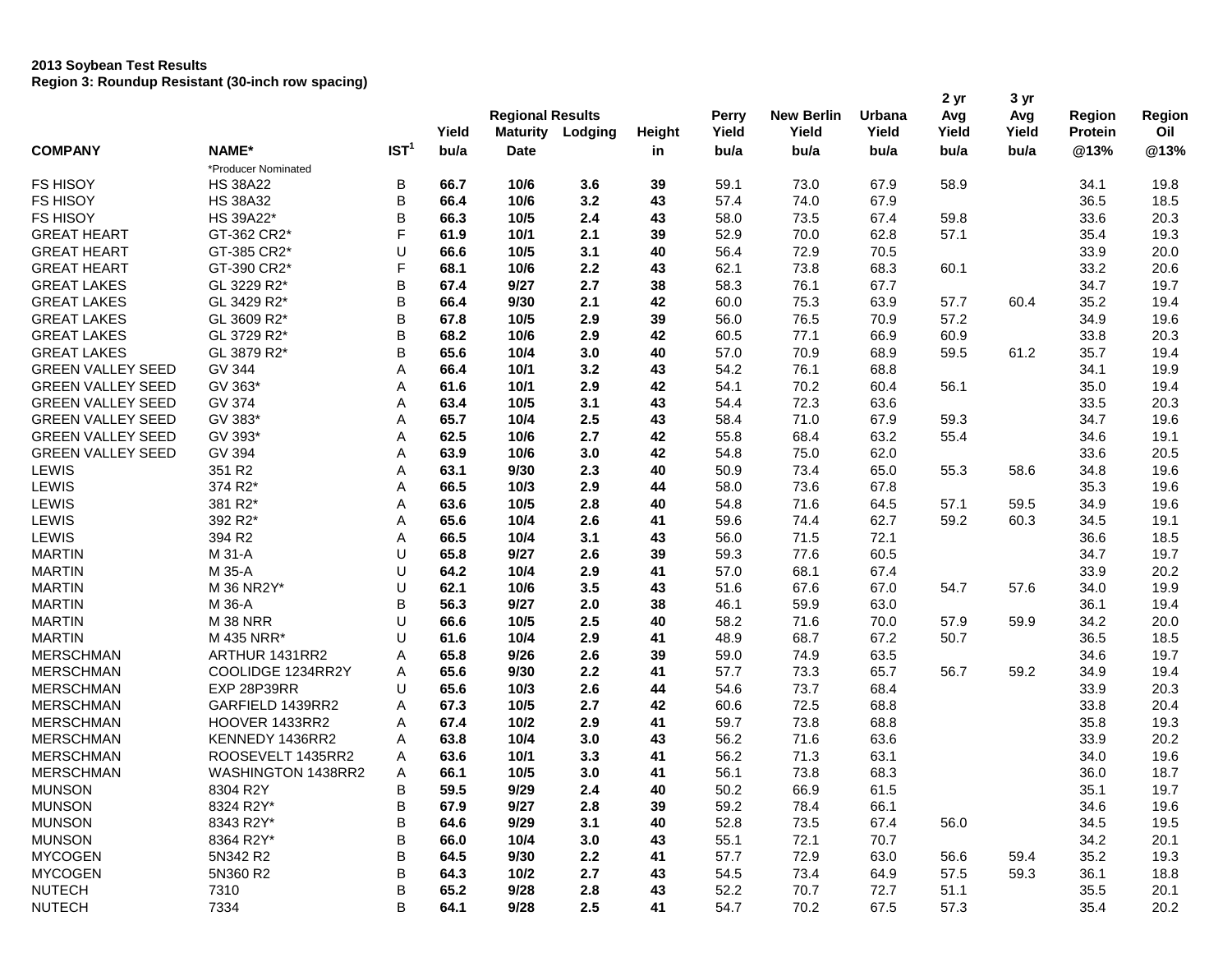|                                |                     | IST <sup>1</sup> | Yield        | <b>Regional Results</b><br><b>Maturity</b> | Lodging | Height   | Perry<br>Yield | <b>New Berlin</b><br>Yield | Urbana<br>Yield | 2 yr<br>Avg<br>Yield | 3 yr<br>Avg<br>Yield | Region<br><b>Protein</b> | Region<br>Oil |
|--------------------------------|---------------------|------------------|--------------|--------------------------------------------|---------|----------|----------------|----------------------------|-----------------|----------------------|----------------------|--------------------------|---------------|
| <b>COMPANY</b>                 | NAME*               |                  | bu/a         | <b>Date</b>                                |         | in       | bu/a           | bu/a                       | bu/a            | bu/a                 | bu/a                 | @13%                     | @13%          |
|                                | *Producer Nominated |                  |              |                                            |         |          |                |                            |                 |                      |                      |                          |               |
| <b>NUTECH</b><br><b>NUTECH</b> | 7342                | B                | 64.7<br>67.1 | 10/2<br>10/3                               | 1.9     | 38<br>45 | 56.7<br>56.6   | 75.1                       | 62.3            | 58.0                 | 60.4                 | 34.1                     | 20.3<br>19.9  |
|                                | 7360                | В<br>B           |              |                                            | 2.8     |          |                | 79.2<br>66.8               | 65.4            |                      |                      | 34.3                     | 20.4          |
| <b>NUTECH</b>                  | 7380                |                  | 64.3         | 10/1                                       | 2.0     | 39       | 57.6           |                            | 68.4            |                      |                      | 33.9                     |               |
| <b>NUTECH</b>                  | 7393                | B                | 63.1         | 10/5                                       | 2.4     | 42       | 57.1           | 71.7                       | 60.4            | 56.0                 |                      | 33.8                     | 19.8          |
| POWER PLUS                     | 34T3                | B                | 64.1         | 9/27                                       | 2.7     | 40       | 53.3           | 67.2                       | 71.8            |                      |                      | 35.6                     | 20.2          |
| POWER PLUS                     | 36J3*               | B                | 63.7         | 10/3                                       | 2.8     | 45       | 54.1           | 72.3                       | 64.7            | 56.8                 |                      | 33.8                     | 20.1          |
| POWER PLUS                     | 37F4                | B                | 62.5         | 10/4                                       | 2.3     | 40       | 54.1           | 68.4                       | 65.1            |                      |                      | 34.2                     | 19.7          |
| POWER PLUS                     | 38D2*               | B                | 66.3         | 10/4                                       | 2.3     | 41       | 58.1           | 70.9                       | 69.9            | 58.1                 | 60.0                 | 33.7                     | 20.2          |
| POWER PLUS                     | 39B3*               | B                | 64.3         | 10/6                                       | 2.1     | 45       | 55.9           | 71.8                       | 65.2            | 56.0                 |                      | 34.0                     | 20.6          |
| <b>PROHARVEST</b>              | 3066 CR2Y*          | Α                | 66.0         | 9/28                                       | 2.8     | 41       | 59.5           | 77.0                       | 61.4            | 56.4                 |                      | 34.8                     | 19.7          |
| <b>PROHARVEST</b>              | 3466 CR2Y*          | A                | 62.9         | 9/28                                       | 2.4     | 41       | 52.8           | 70.2                       | 65.9            | 55.3                 |                      | 33.8                     | 19.7          |
| PROHARVEST                     | 3735 CR2Y*          | Α                | 64.2         | 10/3                                       | 2.9     | 40       | 55.0           | 72.6                       | 65.0            | 56.5                 |                      | 36.0                     | 18.8          |
| <b>PUBLIC</b>                  | ILX 17123 R2*       | B                | 63.4         | 10/8                                       | 3.1     | 45       | 54.0           | 71.3                       | 64.7            |                      |                      | 35.3                     | 19.6          |
| <b>PUBLIC</b>                  | ILX 17213 R2*       | B                | 66.0         | 10/7                                       | 3.0     | 43       | 58.8           | 76.1                       | 63.2            |                      |                      | 34.2                     | 20.4          |
| <b>PUBLIC</b>                  | ILX 17220 R2*       | B                | 61.1         | 10/4                                       | 2.4     | 42       | 52.4           | 67.9                       | 62.9            |                      |                      | 34.7                     | 20.0          |
| <b>STEYER</b>                  | 3203 R2*            | B                | 62.0         | 9/30                                       | 2.9     | 41       | 54.0           | 72.9                       | 59.0            |                      |                      | 35.1                     | 19.6          |
| <b>STEYER</b>                  | 3406 R2*            | B                | 68.2         | 10/2                                       | 3.2     | 41       | 58.5           | 76.3                       | 69.7            |                      |                      | 34.2                     | 19.8          |
| <b>STEYER</b>                  | 3502 R2*            | B                | 63.4         | 9/28                                       | 2.4     | 42       | 55.4           | 68.0                       | 66.8            |                      |                      | 34.1                     | 19.5          |
| <b>STEYER</b>                  | 3604 R2*            | B                | 64.1         | 10/4                                       | 2.6     | 46       | 56.6           | 70.0                       | 65.8            |                      |                      | 34.7                     | 19.5          |
| <b>STEYER</b>                  | 3803 R2*            | B                | 64.8         | 10/4                                       | 2.6     | 39       | 55.9           | 71.5                       | 66.9            | 58.1                 | 61.0                 | 35.0                     | 19.6          |
| <b>STEYER</b>                  | 3903 R2             | B                | 67.7         | 10/7                                       | 2.7     | 42       | 61.9           | 71.8                       | 69.5            |                      |                      | 33.5                     | 20.4          |
| <b>STONE SEED GROUP</b>        | 2R3001              | A                | 62.2         | 9/27                                       | 3.0     | 39       | 54.7           | 71.0                       | 60.8            |                      |                      | 34.5                     | 19.7          |
| <b>STONE SEED GROUP</b>        | 2R3103*             | Α                | 64.2         | 9/27                                       | 2.5     | 36       | 56.9           | 71.2                       | 64.4            |                      |                      | 35.6                     | 19.4          |
| <b>STONE SEED GROUP</b>        | 2R3303*             | A                | 63.9         | 9/29                                       | 3.4     | 40       | 51.6           | 69.3                       | 70.9            | 55.9                 |                      | 34.8                     | 19.8          |
| STONE SEED GROUP               | 2R3401*             | Α                | 64.9         | 9/30                                       | 2.3     | 39       | 58.0           | 71.1                       | 65.7            | 55.0                 |                      | 34.9                     | 19.6          |
| <b>STONE SEED GROUP</b>        | 2R3602              | A                | 62.2         | 10/2                                       | 2.8     | 41       | 57.2           | 70.3                       | 59.0            | 56.8                 | 59.6                 | 36.0                     | 18.9          |
| STONE SEED GROUP               | 2R3604              | Α                | 66.1         | 10/4                                       | 3.0     | 43       | 53.6           | 75.3                       | 69.3            |                      |                      | 35.1                     | 19.6          |
| <b>STONE SEED GROUP</b>        | 2R3701*             | Α                | 63.4         | 10/5                                       | 2.9     | 43       | 56.5           | 69.7                       | 64.0            | 57.2                 |                      | 35.5                     | 19.3          |
| <b>STONE SEED GROUP</b>        | 2R3801*             | A                | 63.5         | 10/3                                       | 2.6     | 41       | 54.6           | 71.8                       | 64.2            | 57.6                 |                      | 35.2                     | 19.6          |
| STONE SEED GROUP               | 2R3803              | A                | 61.3         | 10/3                                       | 2.4     | 42       | 52.3           | 67.0                       | 64.5            | 54.9                 |                      | 33.9                     | 19.4          |
| STONE SEED GROUP               | 2R3904              | Α                | 65.7         | 10/1                                       | 3.2     | 41       | 58.2           | 71.9                       | 67.1            |                      |                      | 36.2                     | 18.7          |
| STONE SEED GROUP               | K2-3502             | Α                | 64.4         | 10/1                                       | 2.8     | 39       | 55.0           | 72.2                       | 66.1            |                      |                      | 35.9                     | 19.1          |
| <b>SUN PRAIRIE</b>             | SP 31R22*           | Α                | 66.2         | 9/27                                       | 2.6     | 39       | 57.0           | 76.3                       | 65.3            |                      |                      | 34.5                     | 19.7          |
| <b>SUN PRAIRIE</b>             | SP 34R23            | A                | 67.0         | 10/1                                       | 3.1     | 42       | 55.7           | 75.0                       | 70.3            |                      |                      | 34.2                     | 19.8          |
| <b>SUN PRAIRIE</b>             | SP 36R23*           | A                | 65.7         | 10/5                                       | 2.9     | 42       | 57.0           | 72.6                       | 67.4            |                      |                      | 34.7                     | 19.5          |
| <b>SUN PRAIRIE</b>             | SP 37R23            | Α                | 65.3         | 10/6                                       | 2.9     | 45       | 56.1           | 69.1                       | 70.8            |                      |                      | 34.0                     | 20.1          |
| <b>SUN PRAIRIE</b>             | SP 38R21*           | A                | 64.7         | 10/8                                       | 2.1     | 42       | 57.6           | 75.3                       | 61.2            | 57.0                 | 60.0                 | 34.7                     | 19.7          |
|                                | <b>AVERAGE</b>      |                  | 64.8         | 10/2                                       | 2.7     | 41       | 55.9           | 72.3                       | 66.1            | 57.0                 | 60.0                 | 34.8                     | 19.6          |
|                                | L.S.D. 25% LEVEL    |                  | 2.6          |                                            | 0.3     |          | 2.4            | 2.6                        | 3.6             |                      |                      | 0.40                     | 0.19          |
|                                | COEFF. OF VAR. (%)  |                  | 7.4          |                                            | 20.3    |          | 4.6            | 3.8                        | 5.8             |                      |                      | 2.1                      | 1.8           |